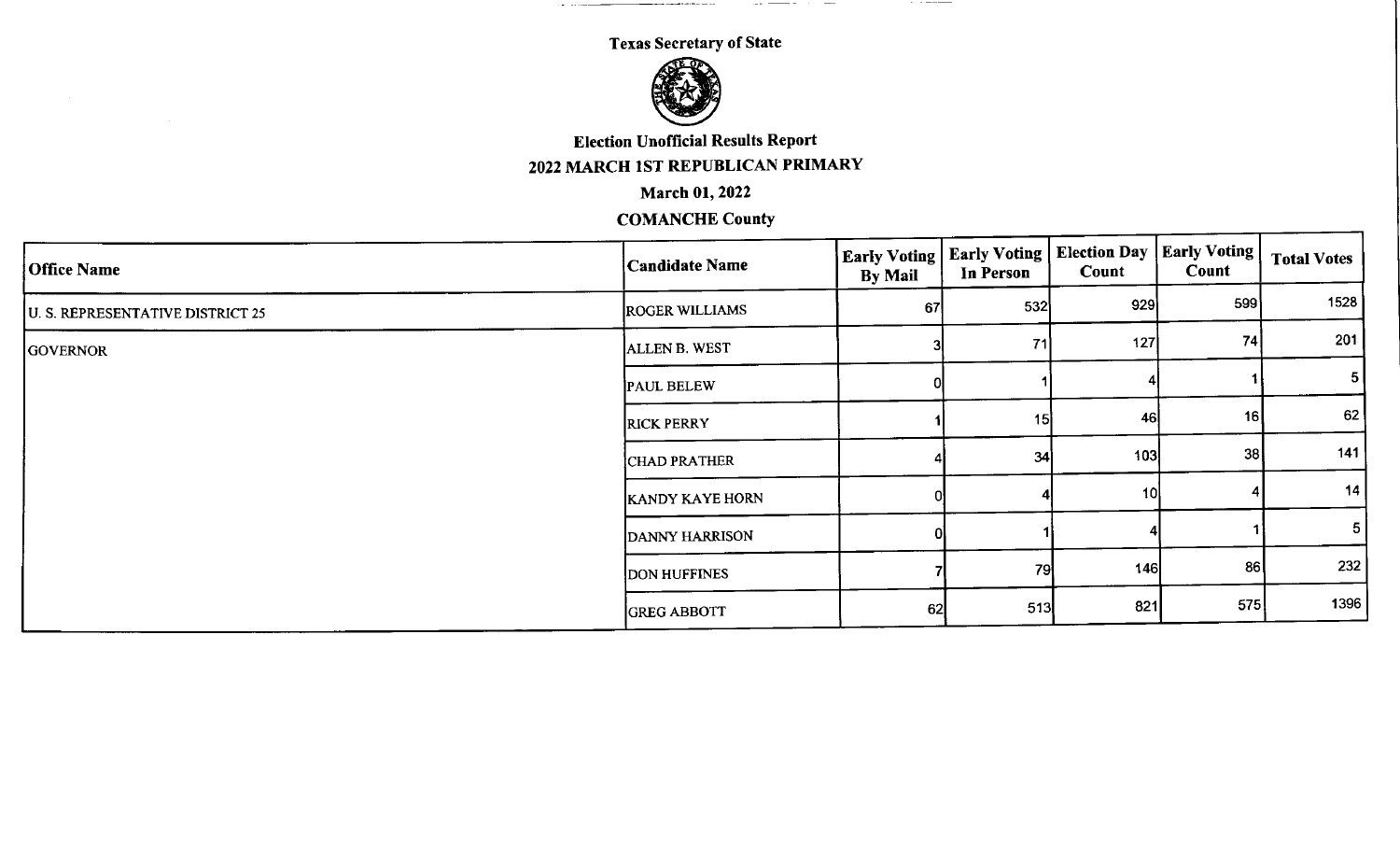

**Election Unofficial Results Report** 

## 2022 MARCH 1ST REPUBLICAN PRIMARY

**March 01, 2022** 

| Office Name         | Candidate Name        | <b>Early Voting</b><br><b>By Mail</b> | Early Voting<br><b>In Person</b> | Election Day   Early Voting  <br>Count | Count | <b>Total Votes</b> |
|---------------------|-----------------------|---------------------------------------|----------------------------------|----------------------------------------|-------|--------------------|
| LIEUTENANT GOVERNOR | TRAYCE BRADFORD       |                                       | 31                               | 71                                     | 32    | 103                |
|                     | <b>AARON SORRELLS</b> |                                       | 44                               | 73                                     | 47    | 120                |
|                     | TODD M. BULLIS        |                                       | 11                               | 25                                     | 11    | 36                 |
|                     | <b>ZACH VANCE</b>     |                                       | 11                               | 47                                     | 12    | 59                 |
|                     | <b>DANIEL MILLER</b>  |                                       | 37                               | 100                                    | 40    | 140                |
|                     | <b>DAN PATRICK</b>    | 67                                    | 545                              | 892                                    | 612   | 1504               |
| ATTORNEY GENERAL    | <b>GEORGE P. BUSH</b> | 22                                    | 173                              | 368                                    | 195   | 563                |
|                     | <b>KEN PAXTON</b>     | 31                                    | 309                              | 592                                    | 340   | 932                |
|                     | <b>LOUIE GOHMERT</b>  |                                       | 83                               | 158                                    | 88    | 246                |
|                     | <b>EVA GUZMAN</b>     | -18                                   | 139                              | 130                                    | 157   | 287                |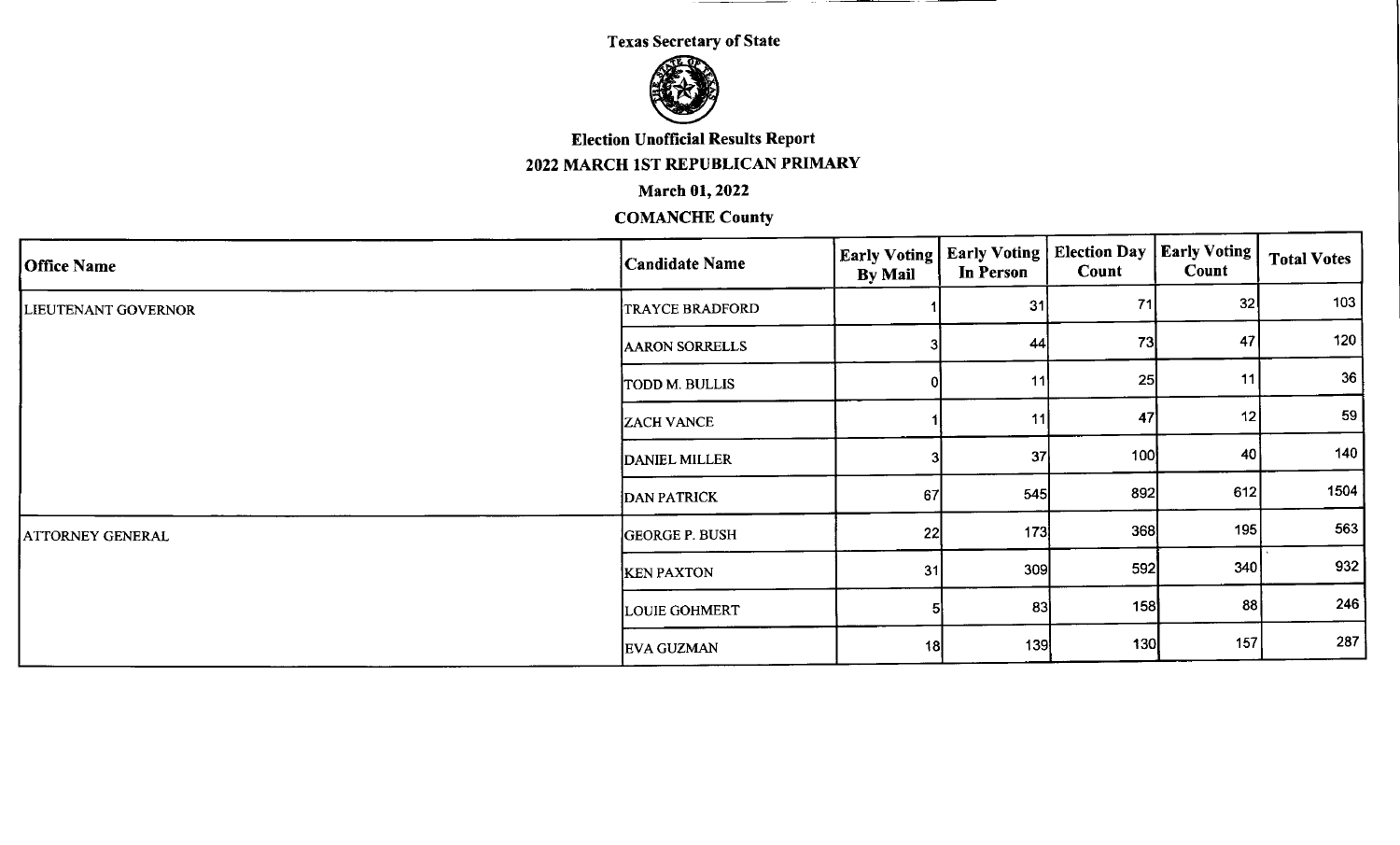$\overline{\phantom{a}}$ 



**Election Unofficial Results Report** 

2022 MARCH lST REPUBLICAN PRIMARY

March 01,2022

| <b>Office Name</b>                      | <b>Candidate Name</b>  | <b>Early Voting</b><br><b>By Mail</b> | <b>Early Voting</b><br>In Person | <b>Election Day   Early Voting  </b><br>Count | <b>Count</b> | <b>Total Votes</b> |
|-----------------------------------------|------------------------|---------------------------------------|----------------------------------|-----------------------------------------------|--------------|--------------------|
| COMPTROLLER OF PUBLIC ACCOUNTS          | MARK V. GOLOBY         |                                       | -98                              | 195                                           | 105          | 300                |
|                                         | <b>GLENN HEGAR</b>     | 64                                    | 530                              | 926                                           | 594          | 1520               |
| COMMISSIONER OF THE GENERAL LAND OFFICE | DON W. MINTON          |                                       | 72                               | 119                                           | <b>78</b>    | 197                |
|                                         | <b>BEN ARMENTA</b>     |                                       | 10                               | 16                                            | 13           | 29                 |
|                                         | <b>TIM WESTLEY</b>     |                                       | 57                               | 138                                           | 61           | 199                |
|                                         | <b>WESTON MARTINEZ</b> |                                       | 18                               | -53                                           | 19           | 72                 |
|                                         | <b>RUFUS LOPEZ</b>     |                                       | 14                               | 31                                            | 14           | 45                 |
|                                         | <b>JON SPIERS</b>      |                                       | 40                               | 82                                            | 46           | 128'               |
|                                         | DAWN BUCKINGHAM        | 45                                    | 402                              | 598                                           | 447          | 1045               |
|                                         | <b>VICTOR AVILA</b>    |                                       | 18                               | 56                                            | 20           | - 76 I             |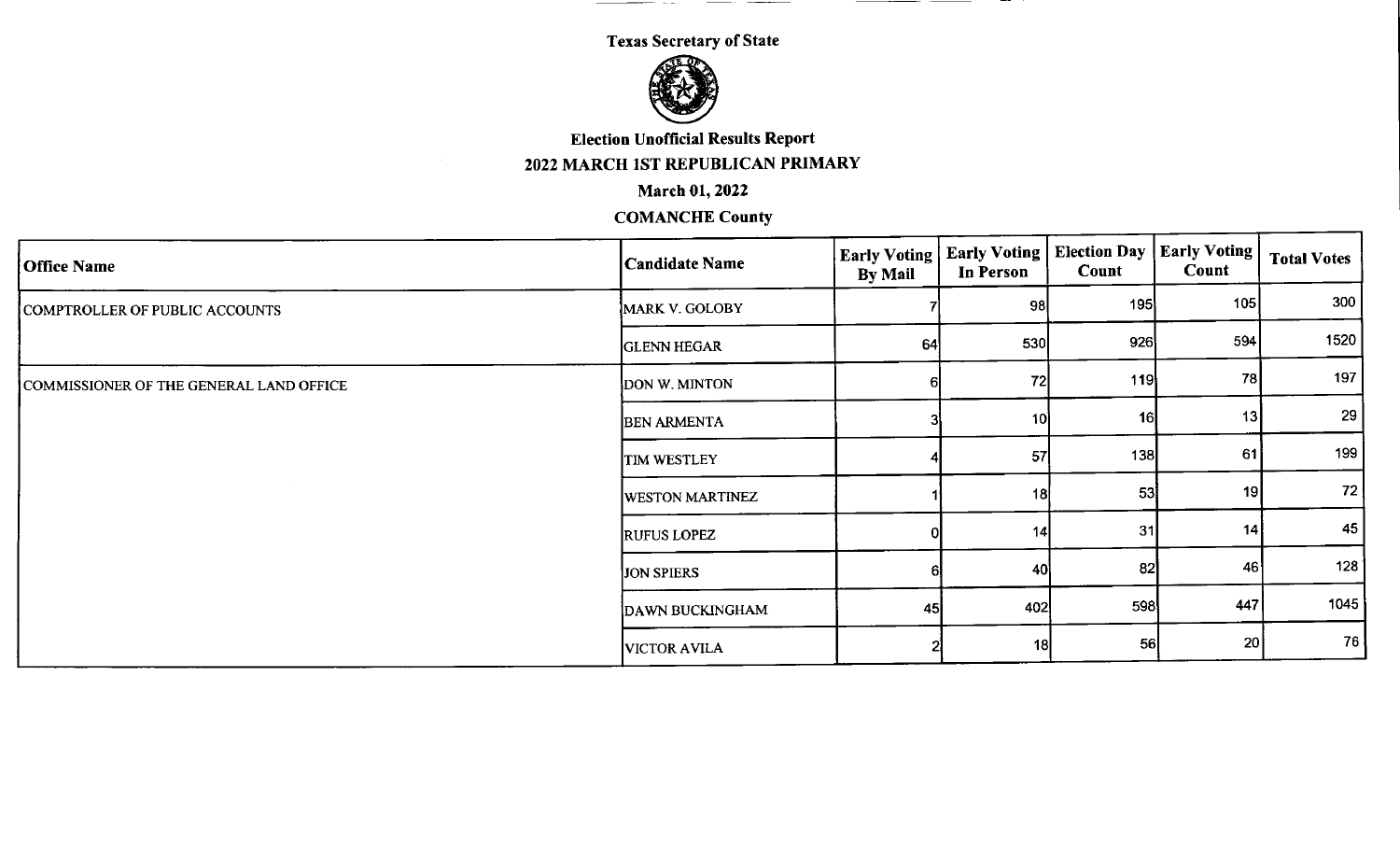

Election Unofficial Results Report

2022 MARCH lST REPUBLICAN PRIMARY

#### March 01,2022

| Office Name                     | <b>Candidate Name</b>  | <b>Early Voting</b><br><b>By Mail</b> | <b>Early Voting</b><br>In Person | Election Day   Early Voting  <br>Count | Count | <b>Total Votes</b> |
|---------------------------------|------------------------|---------------------------------------|----------------------------------|----------------------------------------|-------|--------------------|
| COMMISSIONER OF AGRICULTURE     | <b>JAMES WHITE</b>     | 13                                    | 119                              | 182                                    | 132   | 314                |
|                                 | CAREY A. COUNSIL       |                                       | 31                               | 55                                     | 33    | 88                 |
|                                 | <b>SID MILLER</b>      | 58                                    | 539                              | 985                                    | 597   | 1582               |
| RAILROAD COMMISSIONER           | <b>DAWAYNE TIPTON</b>  |                                       | 90                               | 177                                    | 98    | 275                |
|                                 | TOM SLOCUM JR          |                                       | 102                              | 192                                    | 111   | 303                |
|                                 | MARVIN "SARGE" SUMMERS | 11                                    | 79                               | 171                                    | 90    | 261                |
|                                 | <b>WAYNE CHRISTIAN</b> | 29                                    | 233                              | 340                                    | 262   | 602                |
|                                 | <b>SARAH STOGNER</b>   |                                       | 100                              | 149                                    | 106   | 255                |
| JUSTICE, SUPREME COURT, PLACE 3 | DEBRA LEHRMANN         | 60                                    | 531                              | 918                                    | 591   | 1509               |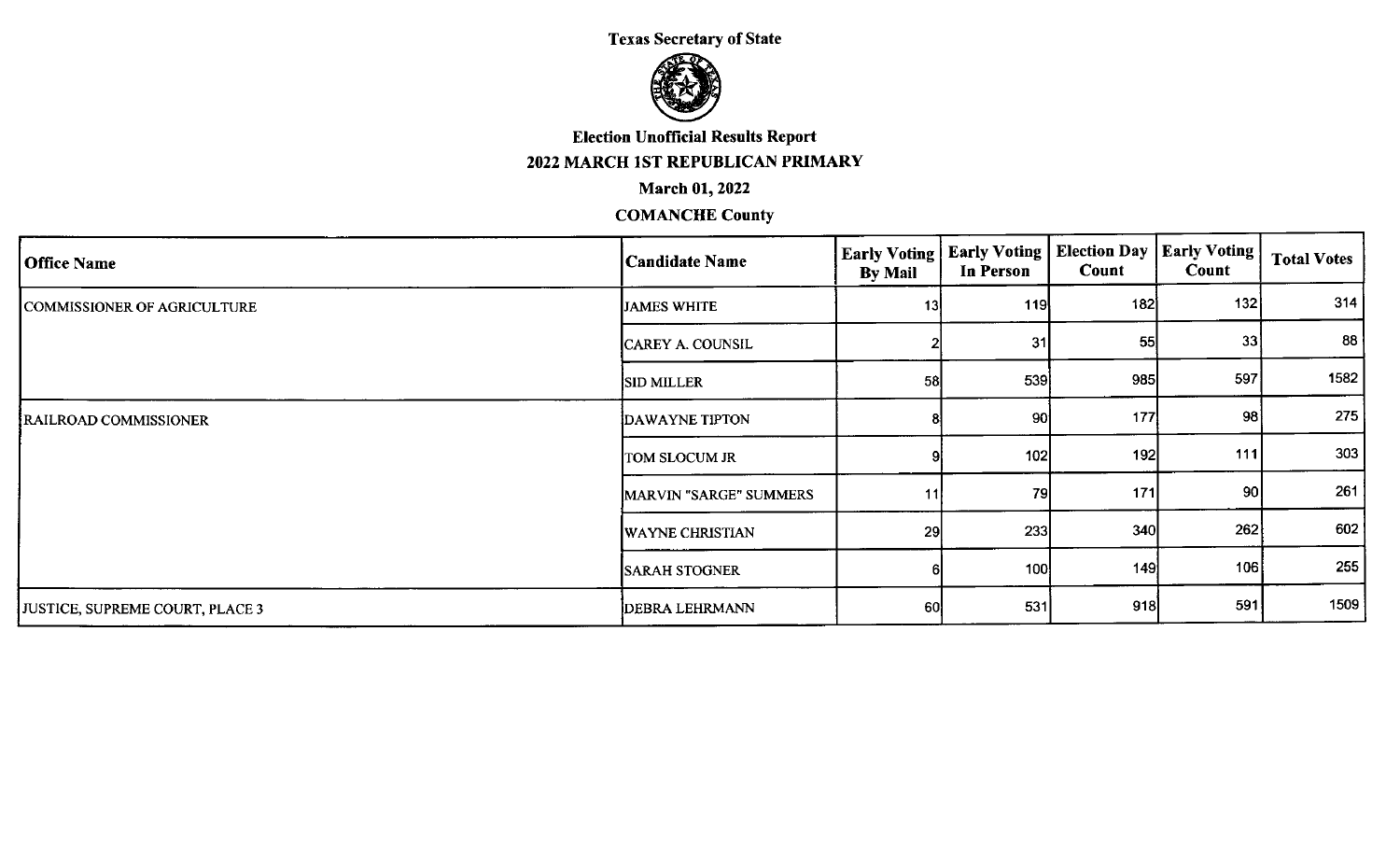

**Election Unofficial Results Report** 2022 MARCH 1ST REPUBLICAN PRIMARY

## **March 01, 2022**

| <b>Office Name</b>                            | Candidate Name               | <b>Early Voting</b><br><b>By Mail</b> | <b>Early Voting</b><br>In Person | <b>Election Day</b><br>Count | <b>Early Voting</b><br><b>Count</b> | <b>Total Votes</b> |
|-----------------------------------------------|------------------------------|---------------------------------------|----------------------------------|------------------------------|-------------------------------------|--------------------|
| JUSTICE, SUPREME COURT, PLACE 5               | <b>REBECA HUDDLE</b>         | 60                                    | 527                              | 904                          | 587                                 | 1491               |
| JUSTICE, SUPREME COURT, PLACE 9               | EVAN YOUNG                   | 48                                    | 334                              | 582                          | 382                                 | 964                |
|                                               | DAVID J. SCHENCK             | 18                                    | 238                              | 403                          | 256                                 | 659                |
| JUDGE, COURT OF CRIMINAL APPEALS PLACE 2      | <b>MARY LOU KEEL</b>         | 61                                    | 518                              | 889                          | 579                                 | 1468               |
| JUDGE, COURT OF CRIMINAL APPEALS PLACE 5      | <b>CLINT MORGAN</b>          | 30 <sub>l</sub>                       | 256                              | 471                          | 286                                 | 757                |
|                                               | <b>SCOTT WALKER</b>          | 33                                    | 317                              | 535                          | 350                                 | 885                |
| JUDGE, COURT OF CRIMINAL APPEALS PLACE 6      | <b>JESSE F. MCCLURE, III</b> | 60                                    | 513                              | 881                          | 573                                 | 1454               |
| MEMBER, STATE BOARD OF EDUCATION, DISTRICT 14 | <b>SUE MELTON-MALONE</b>     | 30 <sup>1</sup>                       | 245                              | 449                          | 275                                 | 724                |
|                                               | <b>EVELYN BROOKS</b>         | 34                                    | 319                              | 524                          | 353                                 | 877                |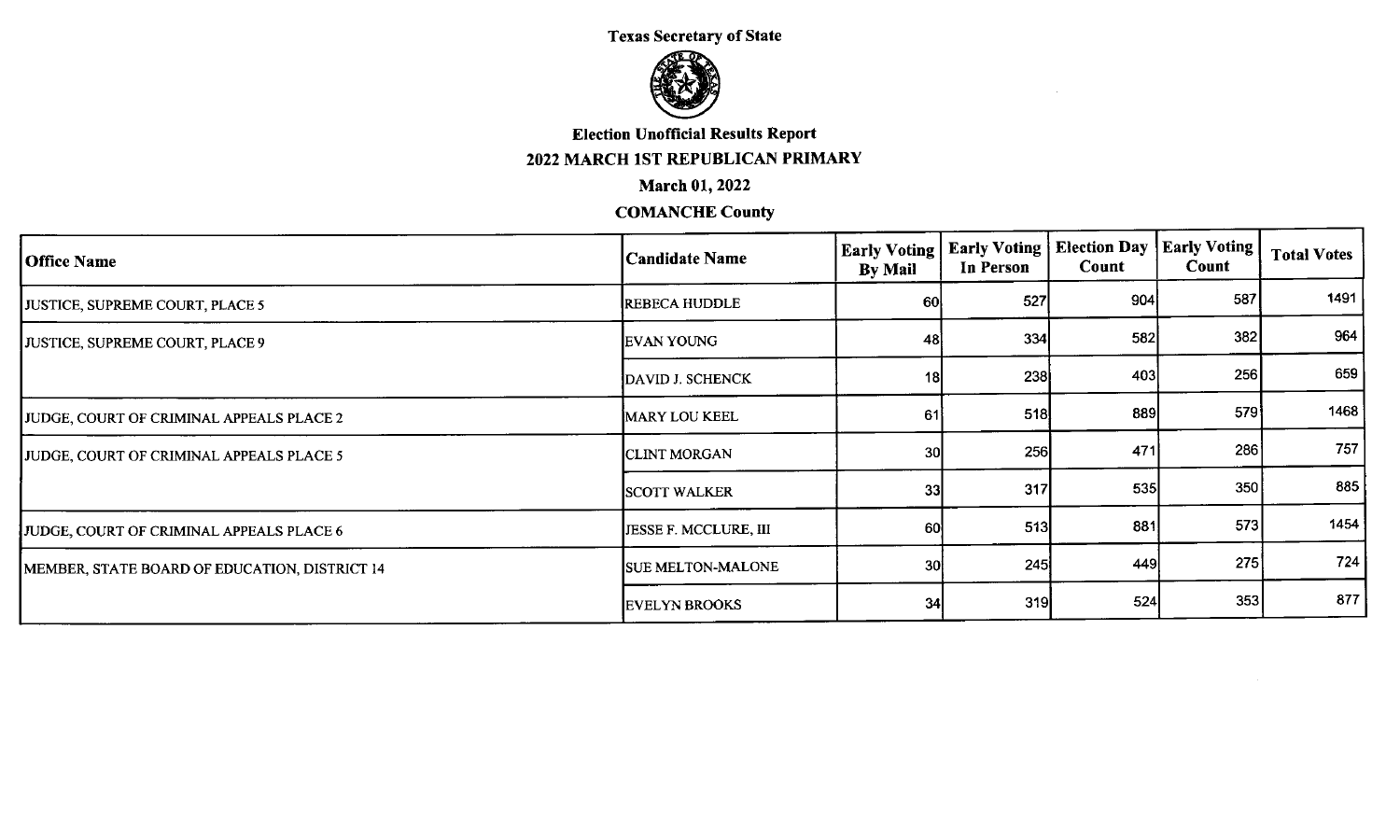$\sim$ 



# **Election Unofficial Results Report**

## 2022 MARCH 1ST REPUBLICAN PRIMARY

## **March 01, 2022**

| <b>Office Name</b>                               | Candidate Name         | <b>Early Voting</b><br><b>By Mail</b> | <b>Early Voting</b><br>In Person | <b>Election Day   Early Voting</b><br>Count | Count | <b>Total Votes</b> |
|--------------------------------------------------|------------------------|---------------------------------------|----------------------------------|---------------------------------------------|-------|--------------------|
| <b>STATE SENATOR, DISTRICT 22</b>                | <b>BRIAN BIRDWELL</b>  | 62                                    | 523                              | 905                                         | 585   | 1490               |
| <b>STATE REPRESENTATIVE DISTRICT 68</b>          | DAVID SPILLER          | 59                                    | 425                              | -733                                        | 484   | 1217               |
|                                                  | GARY W. FRANKLIN       |                                       | 49                               | 106                                         | 51    | 157                |
|                                                  | <b>CRAIG CARTER</b>    |                                       | 57                               | -83                                         | 59    | 142                |
|                                                  | <b>MARK MIDDLETON</b>  |                                       | 115                              | 195                                         | 124   | 319                |
| JUSTICE, 11TH COURT OF APPEALS DISTRICT, PLACE 3 | W. STACY TROTTER       | 63                                    | 526                              | 883                                         | 589   | 1472               |
| DISTRICT JUDGE, 220TH JUDICIAL DISTRICT          | SHAUN D. CARPENTER     | 65                                    | 534                              | 898                                         | 599   | 1497               |
| COUNTY JUDGE                                     | <b>STEPHANIE DAVIS</b> | 72                                    | 588                              | 1017                                        | 660   | 1677               |
| <b>DISTRICT CLERK</b>                            | <b>BRANDY JONES</b>    | 71                                    | 553                              | 945                                         | 624   | 1569               |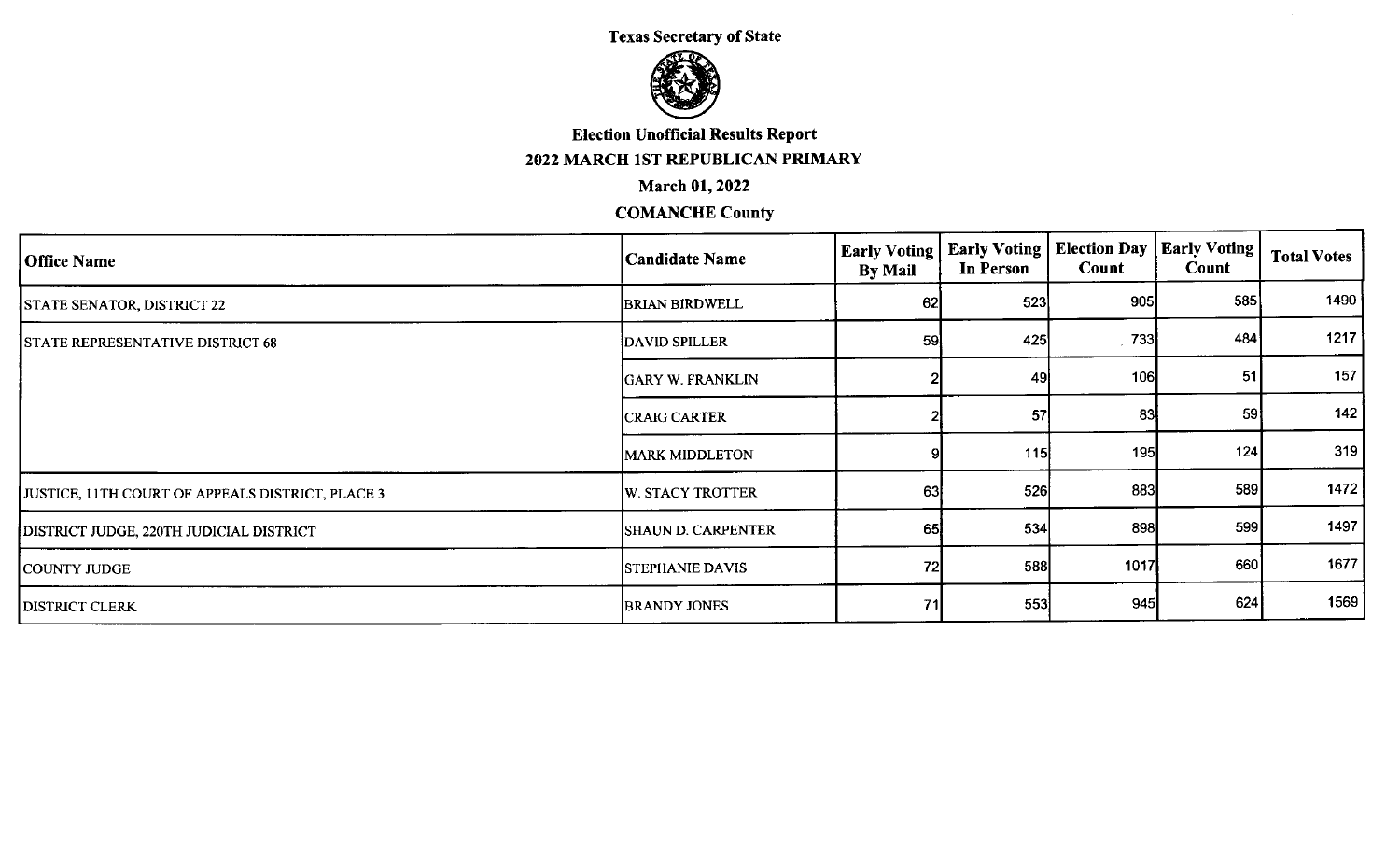

## **Election Unofficial Results Report**

## 2022 MARCH IST REPUBLICAN PRIMARY

## **March 01, 2022**

| <b>Office Name</b>                                                                                                                                                                                                                                                                         | Candidate Name           | <b>Early Voting</b><br>By Mail | <b>Early Voting   Election Day</b><br>In Person | Count | <b>Early Voting</b><br>Count | <b>Total Votes</b> |
|--------------------------------------------------------------------------------------------------------------------------------------------------------------------------------------------------------------------------------------------------------------------------------------------|--------------------------|--------------------------------|-------------------------------------------------|-------|------------------------------|--------------------|
| COUNTY CLERK                                                                                                                                                                                                                                                                               | <b>RUBY LESLEY</b>       | 74                             | 580                                             | 1018  | 654                          | 1672               |
| COUNTY TREASURER                                                                                                                                                                                                                                                                           | <b>PATSY PHIFER</b>      | 69                             | 566                                             | 964   | 635                          | 1599               |
| <b>JUSTICE OF THE PEACE</b>                                                                                                                                                                                                                                                                | JOHN CONNIE              | 68                             | 581                                             | 993   | 649                          | 1642               |
| COUNTY COMMISSIONER PRECINCT 2                                                                                                                                                                                                                                                             | <b>IRUSSELL GILLETTE</b> | 16                             | 145                                             | 229   | 161                          | 390                |
|                                                                                                                                                                                                                                                                                            | <b>RONNIE FROST</b>      |                                | 43                                              | 123   | 48                           | 171                |
| COUNTY COMMISSIONER PRECINCT 4                                                                                                                                                                                                                                                             | CHANCE SINGLETON         | 14                             | 100                                             | 269   | 114                          | 383                |
| PROPOSITION 1 IN LIGHT OF THE FEDERAL GOVERNMENT'S REFUSAL TO DEFEND THE<br>SOUTHERN BORDER, TEXAS SHOULD IMMEDIATELY DEPLOY THE NATIONAL GUARD,<br>TEXAS MILITARY FORCES, AND NECESSARY STATE LAW ENFORCEMENT TO SEAL THE<br>BORDER, ENFORCE IMMIGRATION LAWS, AND DEPORT ILLEGAL ALIENS. | Yes                      | 76I                            | 685                                             | 1199  | 761                          | 1960               |
|                                                                                                                                                                                                                                                                                            |                          |                                |                                                 |       |                              |                    |
|                                                                                                                                                                                                                                                                                            | No                       |                                | 21                                              | 55    | 23                           | 78                 |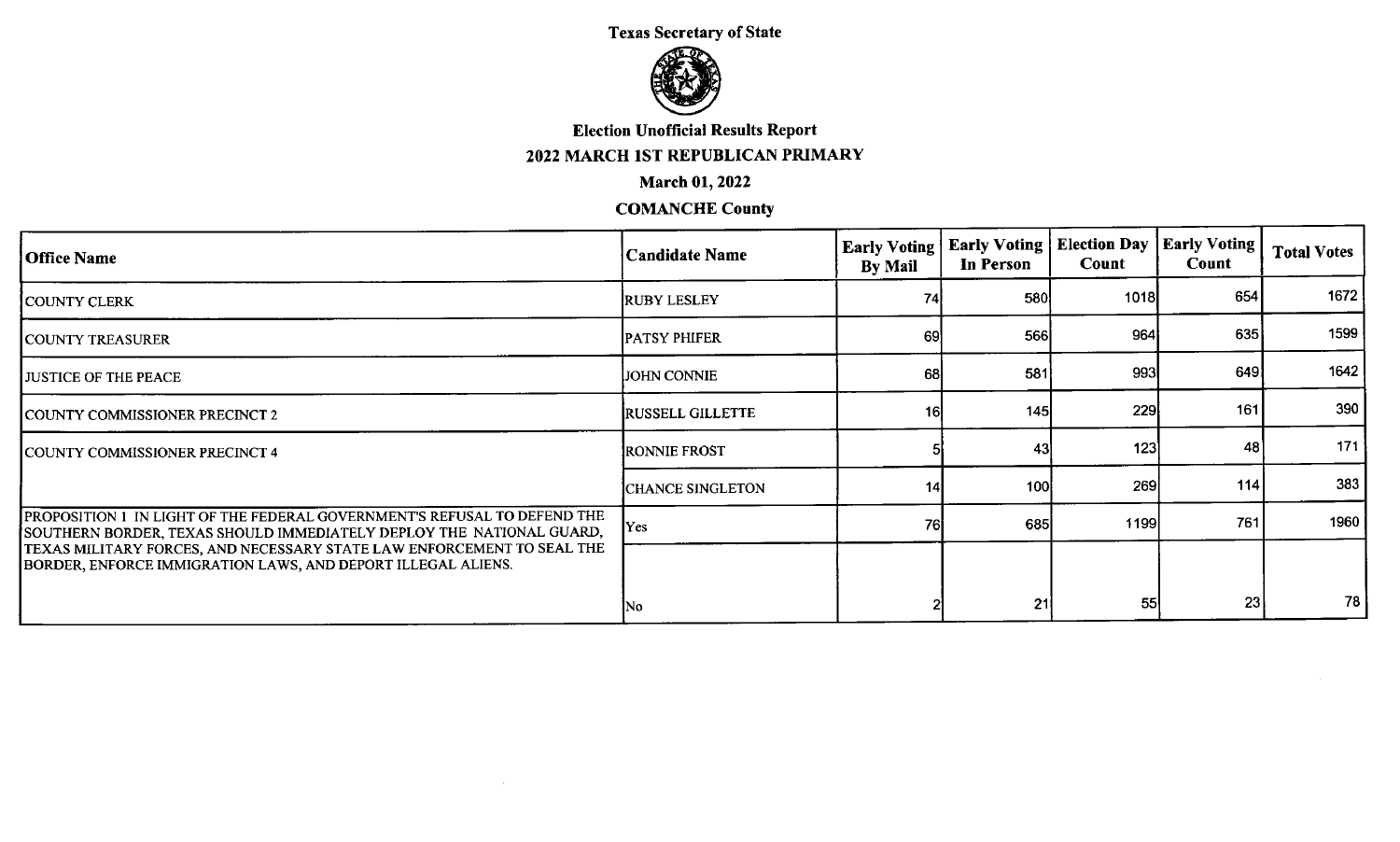

#### Election Unofficial Results Report

## 2022 MARCH IST REPUBLICAN PRIMARY

#### March 01, 2022

| <b>Office Name</b>                                                                                                                               | <b>Candidate Name</b> | <b>Early Voting</b><br>By Mail | Early Voting<br>In Person | Election Day   Early Voting<br>Count | Count | <b>Total Votes</b> |
|--------------------------------------------------------------------------------------------------------------------------------------------------|-----------------------|--------------------------------|---------------------------|--------------------------------------|-------|--------------------|
| PROPOSITION 2 TEXAS SHOULD ELIMINATE ALL PROPERTY TAXES WITHIN TEN (10)<br>YEARS WITHOUT IMPLEMENTING A STATE INCOME TAX.                        | Yes                   | 59                             | 576                       | 1033                                 | 635   | 1668               |
|                                                                                                                                                  | No                    | 16                             | 106                       | 187                                  | 122   | 309                |
| PROPOSITION 3 TEXANS SHOULD NOT LOSE THEIR JOBS, NOR SHOULD STUDENTS BE<br>PENALIZED, FOR DECLINING A COVID-19 VACCINE.                          | Yes                   | 65                             | 637                       | 1116                                 | 702   | 1818               |
|                                                                                                                                                  | INo.                  | $12 \overline{)}$              | 63                        | 132                                  | 75    | 207                |
| PROPOSITION 4 TEXAS SCHOOLS SHOULD TEACH STUDENTS BASIC KNOWLEDGE AND<br>AMERICAN EXCEPTIONALISM AND REJECT CRITICAL RACE THEORY AND OTHER       | Yes                   | <b>76</b>                      | 654                       | 1159                                 | 730   | 1889               |
| CURRICULA THAT PROMOTE MARXIST DOCTRINE AND ENCOURAGE DIVISION BASED<br>ON CREED, RACE, OR ECONOMIC STATUS.                                      |                       |                                |                           |                                      |       |                    |
|                                                                                                                                                  | INo.                  |                                | 44                        | 88                                   | 46    | 134                |
| PROPOSITION 5 TEXAS SHOULD ENACT A STATE CONSTITUTIONAL AMENDMENT TO<br>DEFEND THE SANCTITY OF INNOCENT HUMAN LIFE, CREATED IN THE IMAGE OF GOD, | Yes                   | 68                             | 612                       | 1099                                 | 680   | 1779               |
| <b>FROM FERTILIZATION UNTIL NATURAL DEATH.</b>                                                                                                   |                       |                                |                           |                                      |       |                    |
|                                                                                                                                                  | No                    |                                | -80                       | 129                                  | 87    | 216                |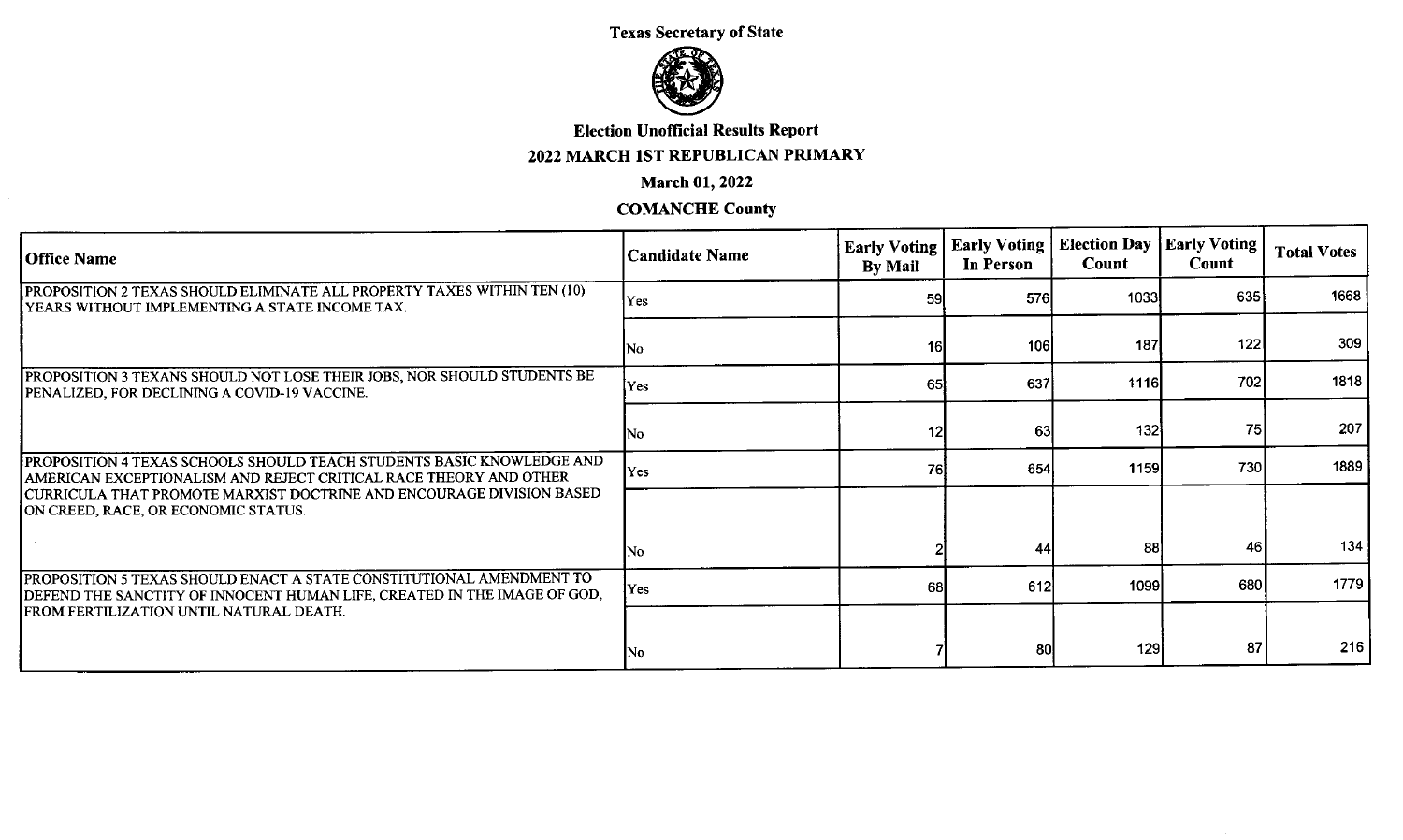

## Election Unofficial Results Report

# 2022 MARCH 1ST REPUBLICAN PRIMARY

#### March 01, 2022

## COMANCHE County

 $\sim$ 

| <b>Office Name</b>                                                                                                                                      | <b>Candidate Name</b> | <b>Early Voting</b><br><b>By Mail</b> | <b>Early Voting</b><br>In Person | <b>Election Day</b><br><b>Count</b> | <b>Early Voting</b><br>Count | <b>Total Votes</b> |
|---------------------------------------------------------------------------------------------------------------------------------------------------------|-----------------------|---------------------------------------|----------------------------------|-------------------------------------|------------------------------|--------------------|
| <b>PROPOSITION 6 THE REPUBLICAN-CONTROLLED TEXAS LEGISLATURE SHOULD END THE</b><br><b>PRACTICE OF AWARDING COMMITTEE CHAIRMANSHIPS TO DEMOCRATS.</b>    | lYes                  | 64                                    | 586                              | 1011                                | 650                          | 1661               |
|                                                                                                                                                         | No                    | 11                                    | -93                              | 181                                 | 104                          | 285                |
| <b>PROPOSITION 7 TEXAS SHOULD PROTECT THE INTEGRITY OF OUR ELECTIONS BY</b><br>VERIFYING THAT REGISTERED VOTERS ARE AMERICAN CITIZENS, RESTORING FELONY | Yes                   | 76                                    | 687                              | 1228                                | 763                          | 1991               |
| PENALTIES AND ENACTING CIVIL PENALTIES FOR VOTE FRAUD, AND FIGHTING ANY<br>FEDERAL TAKEOVER OF STATE ELECTIONS.                                         |                       |                                       |                                  |                                     |                              |                    |
|                                                                                                                                                         | INo.                  |                                       | 18i                              | 25                                  | 20 <sub>1</sub>              | 45                 |
| PROPOSITION 8 TEXAS SHOULD BAN CHEMICAL CASTRATION, PUBERTY BLOCKERS,<br>CROSS-SEX HORMONES, AND GENITAL MUTILATION SURGERY ON ALL MINOR                | Yes                   | 75                                    | 682                              | 1189                                | 757                          | 1946               |
| CHILDREN FOR SEX TRANSITION PURPOSES.                                                                                                                   | INo.                  |                                       | 23                               | 55                                  | 26                           | 81                 |
| PROPOSITION 9 TEXAS PARENTS AND GUARDIANS SHOULD HAVE THE RIGHT TO SELECT<br>SCHOOLS, WHETHER PUBLIC OR PRIVATE, FOR THEIR CHILDREN, AND THE FUNDING    | <b>Yes</b>            | 67                                    | 631                              | 1088                                | 698                          | 1786               |
| <b>SHOULD FOLLOW THE STUDENT.</b>                                                                                                                       | No                    |                                       | 72                               | 156                                 | 81                           | 237                |